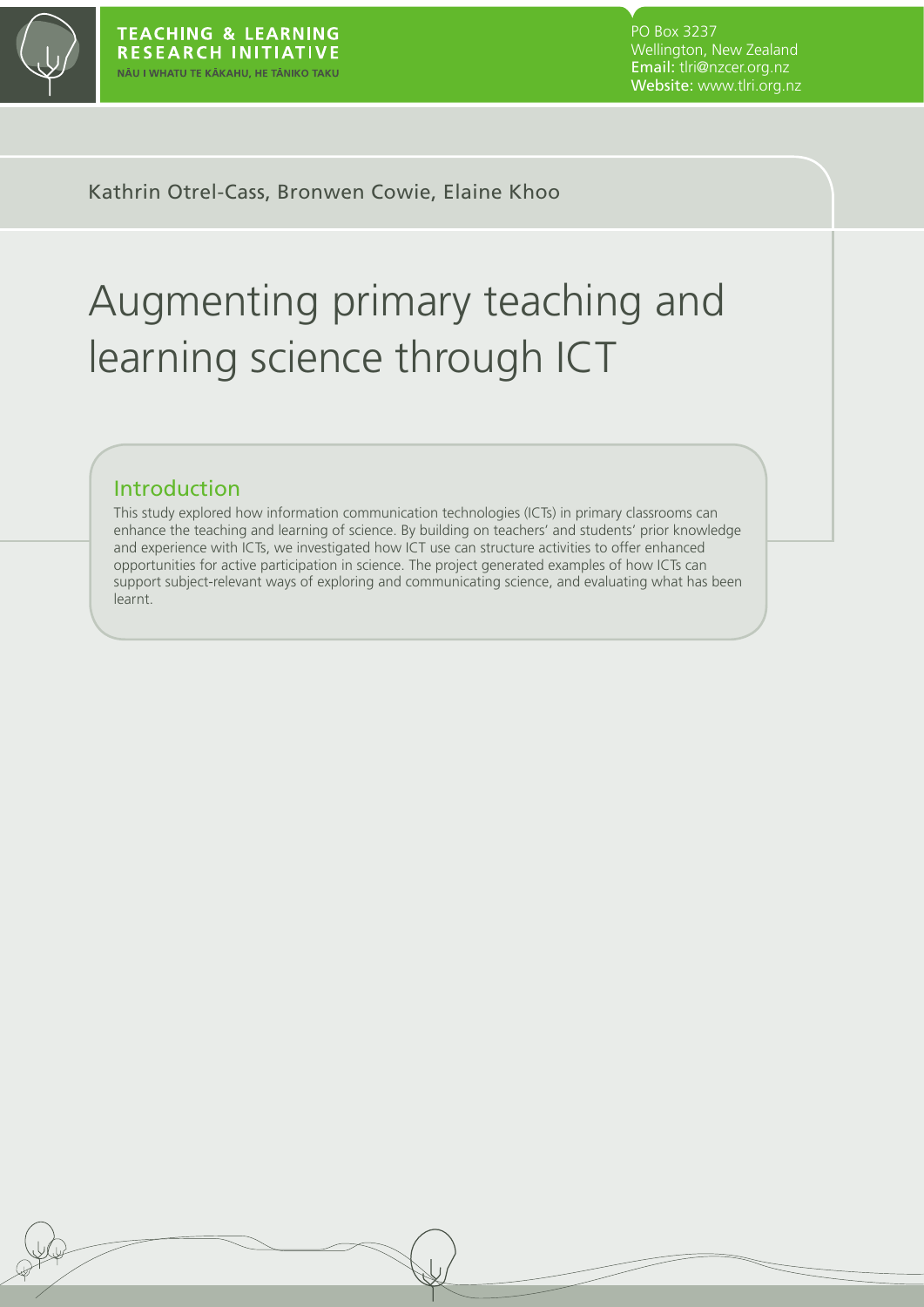

# Key findings

- 1. ICTs augment teaching and learning in science when their use intersects with and supports specific scientific ideas and skills.
- 2. Visual recording technologies promote independent learning by allowing students to collect, review and revise data.
- 3. Science investigations that include the use of ICTs for independent work promote student motivation and engagement.
- 4. Using ICTs in science involves careful preparation for the specific skills that support scientific ways of thinking and investigating.

# Major implications

- 1. ICTs amplify science learning if teachers unpack the scientific ideas to identify specific pedagogical strategies that exploit the opportunities of each ICT.
- 2. Visually recorded data present instant, immediate and context-rich information that teachers and students can use as a repository for evaluation, analysis and communication.
- 3. For ICT-supported activities to meet the needs of diverse learners, students and teachers need "sandpit" time to develop competencies to participate in various tasks.
- 4. Teachers who use ICTs require support tailored to the specific pedagogical, content and technology needs of the topic they are teaching.

## The research

In New Zealand, and internationally, claims are being made about the potential for information and communication technologies (ICTs) to transform teaching and learning. Research evidence for this proposition is inconclusive, however (Bolstad & Gilbert, 2006). Much of the literature reports evidence *that* ICTs enhance classroom practice but fails to explain *how* this is achieved. In any case, it seems inevitable that ICTs will have an important role to play in schools in the future. This study contributes to the understanding of how ICTs might be able to transform learning by exploring ways in which ICTs can be employed in primary school science. The "affordances" or opportunities that different ICTs and combinations of ICTs have to offer were a particular focus.

Technological pedagogical content knowledge (TPCK) is emerging as an important area for research and development (Mishra & Koehler, 2006). TPCK involves integrating knowledge about the affordances of technology with pedagogical and content knowledge. Effective use of ICTs requires teachers to orchestrate the interaction of these three aspects (Wright, 2010).

In order to understand the affordances of ICTs and the role teachers can play in helping students exploit them, it is important to investigate the "messiness" of the digital tools being used in science classrooms (Hennessey, 2006). This means looking at "pedagogy in context", as a practice situated in subject-specific approaches and understanding, influenced by the cultural setting and the cognitive, physical and digital tools in that setting. This approach is needed to address "how" and "why" questions, and to identify the roles teachers play in constructing settings conducive to successful learning with ICTs.

#### **Research questions**

This study worked with two primary science teachers and their Year 7 and 8 students over 2 years (2009−2010) to explore how teachers use ICT digital tools to support student interest, motivation, expression of ideas and understanding. For this research ICTs include any digital technology the teachers had access to, whether hardware or software, such as the interactive whiteboard (IWB), the Internet or digital cameras.

The research project set out to answer the following questions:

- 1. What are the existing ideas and experiences primary teachers have about teaching science with the use of ICTs?
- 2. What are the existing ideas and experiences primary students have about using ICTs in school, in particular when learning science?
- 3. How do teachers and students use ICTs in the classroom?

#### **Methodology and analysis**

Tanya Thompson and Candy Hart, the teachers who took part in this study, had participated in a previous research project (Cowie, Moreland, Jones, & Otrel-Cass, 2008). Both of these experienced practitioners used a variety of digital technologies in their everyday practice. Both were from a state-funded, urban, decile 4, co-educational middle school catering for Year 7−10 students.

The research adopted a collaborative methodology (Armstrong et al., 2005) based on Lesh and Lehrer's (2000) model of iterative video analysis. During the classroom observations the researchers videoed the teachers and their students using ICTs in science lessons. The teachers and researcher(s) present in the classroom identified the initial themes. At team meetings, researchers and teachers discussed the pedagogical rationales for using ICTs when teaching science. During these recorded meetings the team watched and discussed selected sections of videoed observations. The whole team then identified exemplars for dissemination.

#### **The results**

The central themes that emerged were how technology can be exploited to add to or enhance the teaching of science, and to unpack the affordances of the specific ICTs used.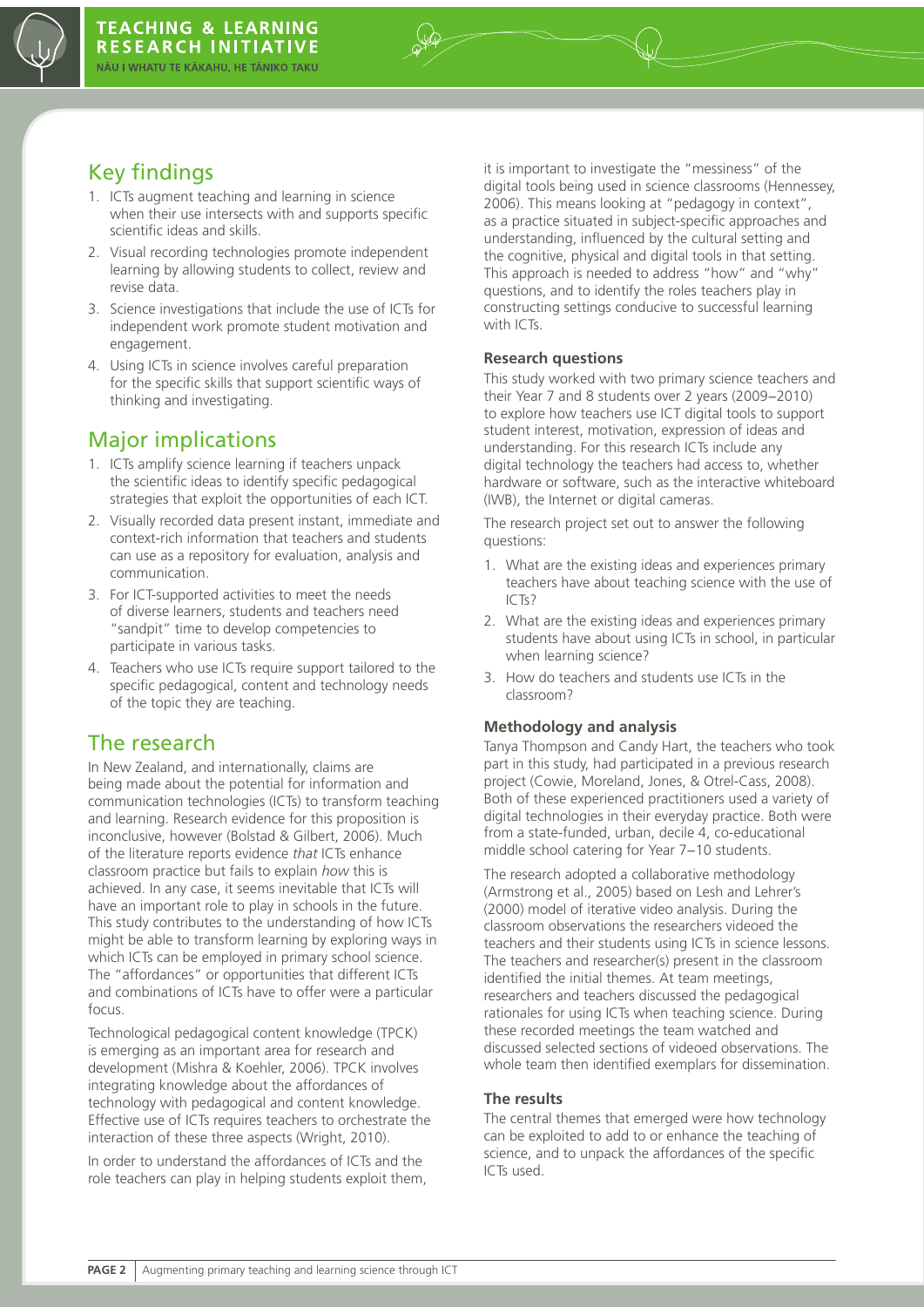

#### **ICTs and science ideas**

When making sense of scientific ideas, students needed opportunities to work independently and collaboratively. This meant the teachers needed sufficient scientific background knowledge to design learning experiences and tasks that could be also supported through a targeted use of ICTs. When doing this, they had to plan for all students to be involved in tasks to improve their conceptual, procedural, societal and technical knowledge of science. When teachers felt confident and spent time unpacking, planning and preparing for these tasks, they were able to identify activities where ICT provided support or opportunities that went beyond traditional classroom experiences.

*Teaching vignette:* While teaching the states of matter unit, Tanya discussed with her students the changes of state for water. She knew that although the students were familiar with the various states they found it difficult to articulate precisely what happens during changes of states. When discussing condensation, Tanya talked about familiar experiences such as the steam that forms when water is boiled, or the condensation that forms on the inside of windows during winter. Tanya showed students photos she took for this purpose. Students then engaged in their own observations of the condensation that forms on the sides of a glass filled with water and ice. This took approximately 25 minutes and was followed by a time-lapse YouTube video of the same experiment. The video was only 40 seconds long but the students could relate what the video depicted to what they had just observed. Showing the students the video *after* their own investigation allowed them to make connections with what they had experienced in real time and benefit from seeing the changes highlighted and illustrated in full through the time-lapse video.

#### **ICTs that promote student independence, motivation and engagement in science**

When ICTs were used, students were usually motivated and enthused, particularly when they could use digital tools independently to solve problems. Contextual problems created interest and relevance and an authentic need to use digital tools. ICTs that supported tasks with more than one possible solution and opportunities to publicly share, illustrate and/or manipulate findings, provided rich opportunities for students to become more active and absorbed in their learning.

*Teaching vignette:* When Candy and Tanya's students were using Google Earth for their earth science investigation, the students would frequently use the IWB rather than a computer screen when they wanted to zoom in, manipulate and discuss among themselves and with the teacher or other students what they had found out. When we interviewed the students later, they said they enjoyed using the IWB more than the traditional whiteboard because of the variety of interactive opportunities the IWB offered.



**Figure 1:** Thinking about river currents using Google Earth and the IWB

#### **Visual digital technologies for science investigations**

Digital tools that supported visual meaning-making in science supported student learning. ICTs such as videos, animations, images, maps and models from the Internet, visual thinking software (i.e., concept mapping) and a digital microscope were vehicles for representation, reflection and argumentation. These tools became invested with meaning when they were used and adapted to become part of student and teacher reasoning.

*Teaching vignette:* When Tanya and Candy's students went on a joint field trip to the nearby river to collect rock samples, they brought their digital and video cameras. They video-recorded a description of the site location and took photos of rocks *in situ* (and later with a scale). The students used video recordings to review information when they were filling out a more in-depth description on paper. The photos the students took were used to record and later compare with photos they took when they broke the rocks open. The recordings personalised each student's investigation and became part of an evolving scientific study. Video recordings of students' descriptions and reflections were also used by the teachers to gain formative insights into student understanding.

#### **Sandpit and reflection time when using ICTs in science**

Sandpit time to trial and test new ICTs was important so that the teachers could familiarise themselves with the technology and consider where and when ICTs could be used to support the teaching and learning of scientific ideas.

Teachers included sandpit and reflection time for their students to become familiar with and capable of using digital tools independently and appropriately. Preparation and reflection were important to evaluate where and when ICTs supported the representation, communication and reflection of specific ideas. Actively reflecting on ICT use helped the students to articulate their learning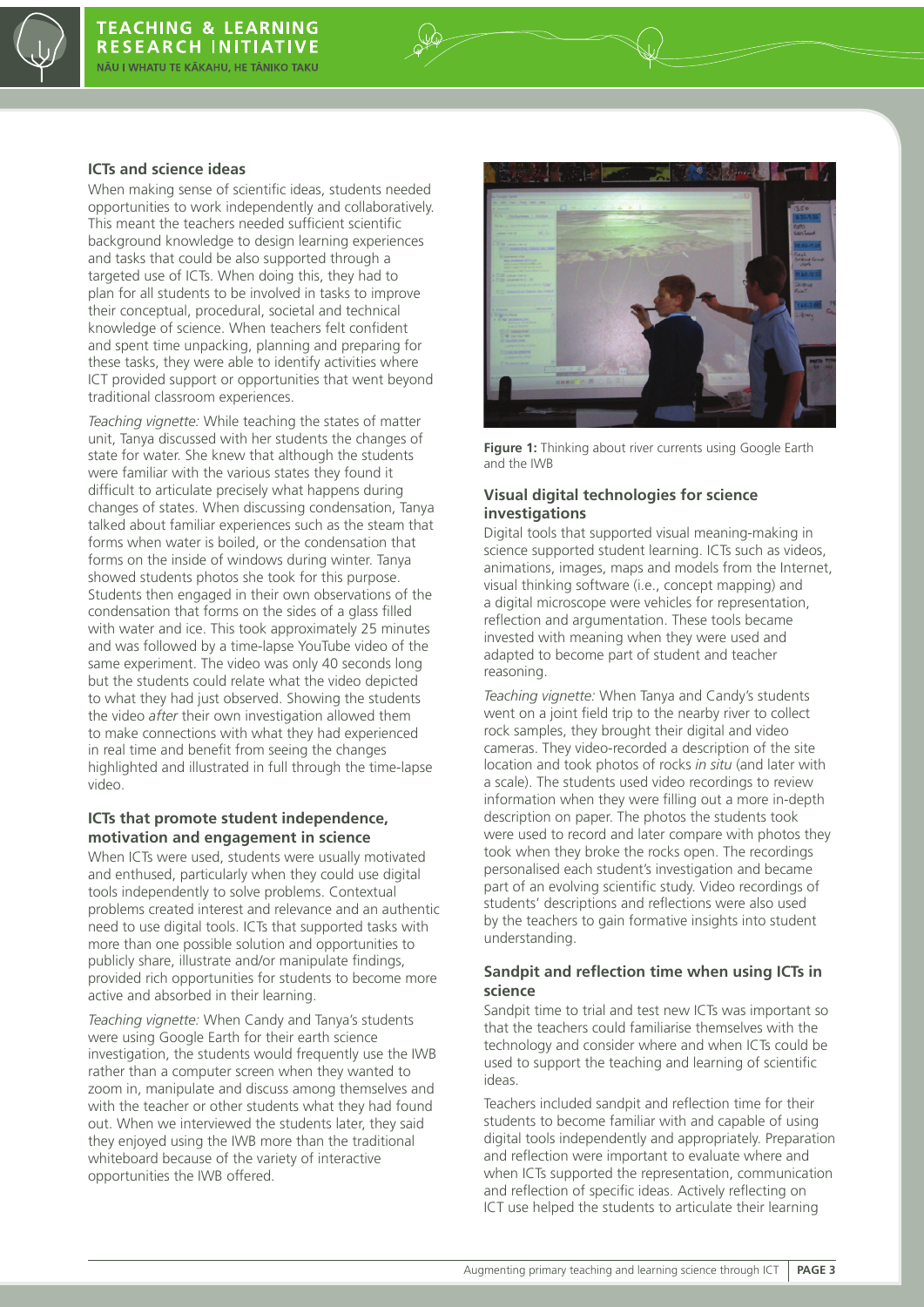

experiences and identified for the teachers where they might need to spend more time developing technical skills.

*Teaching vignette:* During the second year of the study the teachers ran three online surveys for students to reflect on and identify how they thought specific technologies had helped them learn science. One student highlighted that using the interactive white board was engaging, and another noted that the Internet allowed them to look up rocks to compare and confirm their identification of the ones they had collected.

## Major implications

How teachers prepare for classroom instruction in science depends on their knowledge of science and what they know to be potentially difficult for their students. Teaching science with the support of ICTs depends in addition on teachers' knowledge of the affordances of ICTs including the skills students will need to utilise such tools. If ICTs are to offer students opportunities to deepen their thinking and data collection, as well as for science communication, students need to be proficient in the use of digital tools and know how to take advantage of the different ICTs. To achieve this time spent reflecting on how science investigations can be supported through ICTs is essential.

This also means that teachers need to be aware of how different digital tools might promote learning, expand learning experiences, help students relate science to their own experiences, enable data collection, enhance self-management and promote the communication of scientific ideas. Engaging teachers in meta-analysis of their teaching and their students' learning helps them to identify strategies, opportunities and the consequences of using ICT in science classrooms.

The key to creating interesting learning environments with ICTs is to provide opportunities for students where they can apply skills and knowledge across different applications. Tasks with these qualities are engaging and motivating, and provoke students to go beyond simply finding "right answers". However, teachers cannot assume that students know about the range of opportunities ICTs may have to offer just because they are young people: they need to spend time practising with students before they can apply these tools to their learning.

Visual ICTs can be very helpful in communicating and representing ideas in science. At times science can be hard to comprehend because not every natural phenomenon is easily observable. Visual ICTs have the potential to overcome some of these challenges by

zooming in or out, or speeding up and slowing down a phenomenon. They can be particularly useful if they are not used as finished products but are seen as "improvable objects" (Ferguson, Whitelock, & Littleton, 2010) where students can add or manipulate aspects that clarify and extend their ideas and thinking.

Teachers need support if they are to identify how and when ICTs can contribute to problem solving , finding answers or communicating ideas as part of student activity. ICTs afford new possibilities for teachers, but these affordances must be used to support pedagogical strategies that can bring about successful learning experiences for students. If teachers make clear to students the advantages ICTs bring to a particular learning process, the students can then expand their opportunities to learn. This means that time needs to be committed for regular reflection and sandpit time in using ICTs. For this to happen, school leadership needs to value and commit to providing regular opportunities for collaboration, sharing and reflection on ICT-based teaching practices that are specific to subject needs (Cowie, Jones, & Harlow, 2006). The collaborative teacher−researcher research process espoused in this study helped to raise teachers' critical awareness and reflection of their practices in science, thereby providing teachers with many of the critical, collaborative opportunities they hoped to foster in their students.